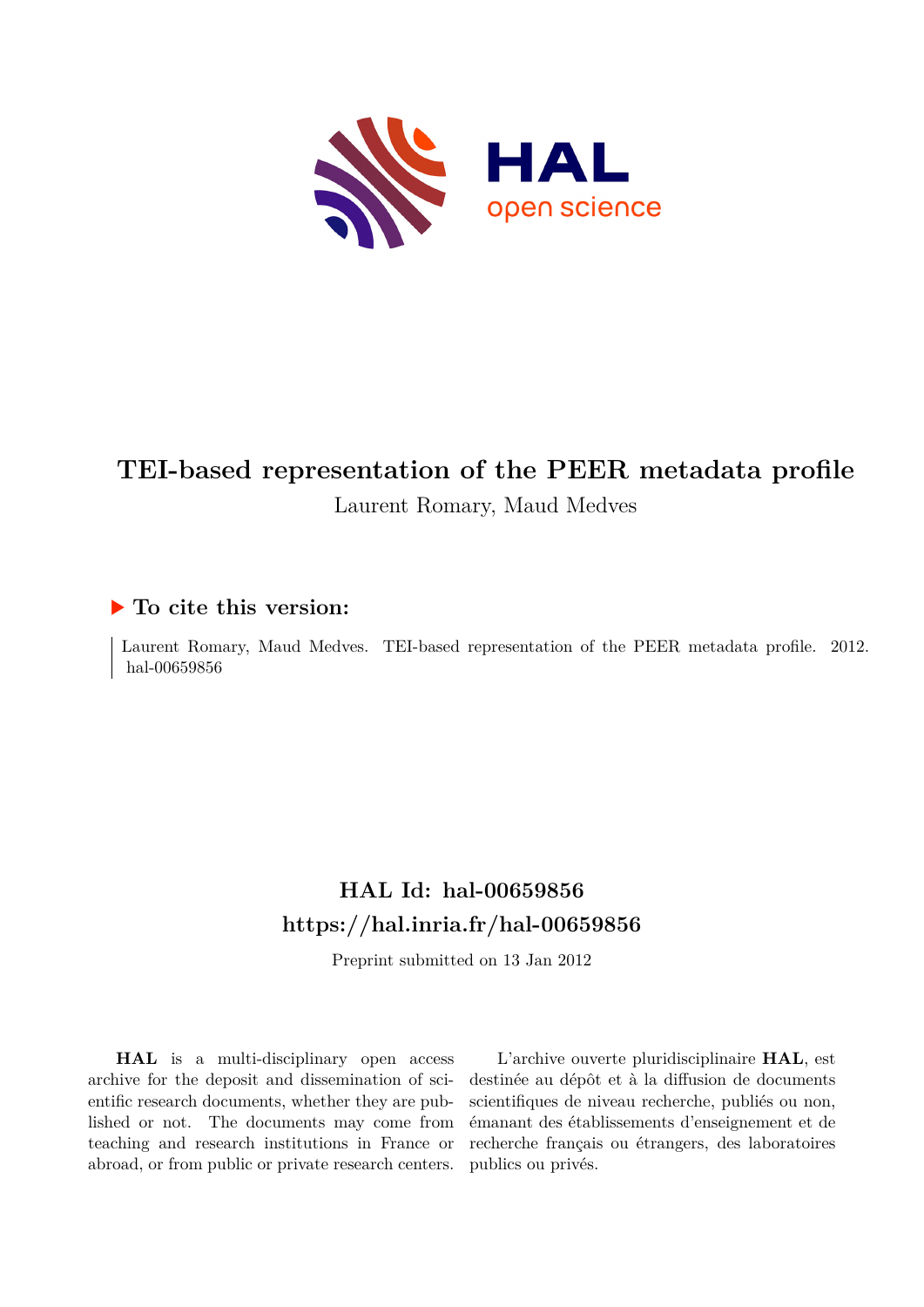# TEI-based representation of the PEER metadata profile<sup>1</sup>

Laurent Romary & Maud Medves INRIA & HUB IDSL

# **Introduction**

In the context of rapid growth of institutional repositories, the PEER project [\(www.peerproject.eu\)](http://www.peerproject.eu/) has been set up to monitor the effects of systematic archiving of author's final peer-reviewed manuscript over time.

To conduct this research, interoperability between editor's data and online repositories is an essential asset. It is therefore important to specify the encoding scheme of required metadata elements, particularly the ones related to author's identification (as it is particularly important for citations, e.g. databases such as the ones accessed through Web of Science).

A high granularity of metadata is preferable, as it allows for deeper structured information and enables precise information to be identified and shared. It offers indeed greater flexibility in treating each data field in isolation if required.

The PEER project has adopted the Text Encoding Initiative encoding scheme [\(www.tei](http://www.tei-c.org/)[c.org\)](http://www.tei-c.org/).

This document describes the output interchange that was tuned for the PEER Depot for the integration and distribution of the metadata information provided by publishers within the PEER project. It is based on the TEI's Guidelines for Text Encoding and Interchange (P5), with some additional constraints intended to make the corresponding information structures univocally interpretable.

# **Overview**

The proposed structure combines a global structure (<TEI>2), which can potentially integrate any information that can be found in a full-text representation of a paper article, and a sub-structure  $\left\{\text{<} \text{biblStruct}\right\}$  that specifically contains the bibliographical information of the article. This allows us to process in a uniform way the two following scenarios:

 $\overline{1}$ Metadata profile adopted within the PEER project (ECP-2007-DILI-537003)

<sup>2</sup> http://www.tei-c.org/release/doc/tei-p5-doc/html/ref-TEI.html

<sup>3</sup> http://www.tei-c.org/release/doc/tei-p5-doc/html/ref-biblStruct.html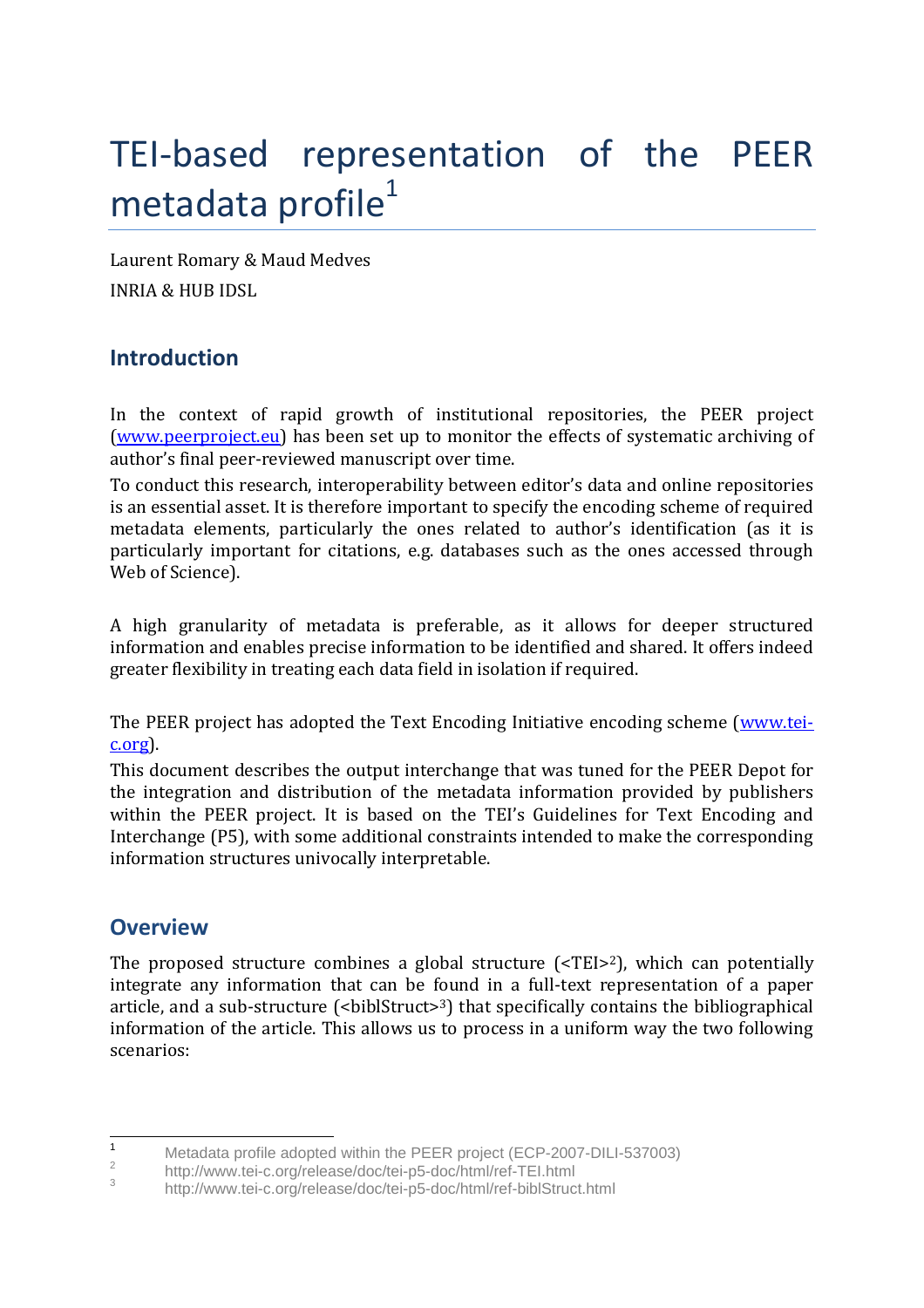- The PEER Depot receives full-text articles in XML (or retrieves them from repositories such as PMC) and converts them to the TEI format, thus exploiting all its expressive capacities.
- The PEER Depot receives specific metadata information, with possibly some additional content (e.g. abstract). A highly simplified <TEI> structure is created, which is mainly a container for disseminating the bibliographical content.

The remaining part of this document will primarily address the second scenario, which is the one needed for the research to be carried out within the PEER project.

## **General structure of a TEI document**

The TEI information model is intended to represent both the textual content of a document and the metadata attached to it. This is reflected in the two main parts of a <TEI> root element, namely <TEIHeader> and <text>.

The TEI header is in turn organised in a series of sub-components:

- <fileDesc> gathering the main characteristics of the document (title, author, bibliographic description of the source)
- <profileDesc> providing some information about the content (e.g. languages used in the text, keywords)
- <revisionDesc> providing the history of the document

The <text> element is further decomposed in <front>, <br/> <br/>body> and <br/> <br/>kack>. Where available, abstracts are represented in <front> and full-text content in subsequent elements.

# **Skeleton of a full TEI document (as relevant for PEER) for the representation of scholarly articles**

```
<TEI xmlns="http://www.tei-c.org/ns/1.0">
     <teiHeader>
          <fileDesc>
              <titleStmt>
                  <title level="a" type="main">...</title>
             \langletitleStmt>
              <publicationStmt>
                   <availability>
                      \langle p \rangleCopyright © The Animal Consortium 2009\langle p \rangle </availability>
                  <date>2009</date>
                  <authority>The Animal Consortium</authority>
              </publicationStmt>
              <sourceDesc>
                  <biblStruct>...</biblStruct>
              </sourceDesc>
          </fileDesc>
          <profileDesc>
              <textClass>
                  <keywords>
                      \langlelist\rangle
```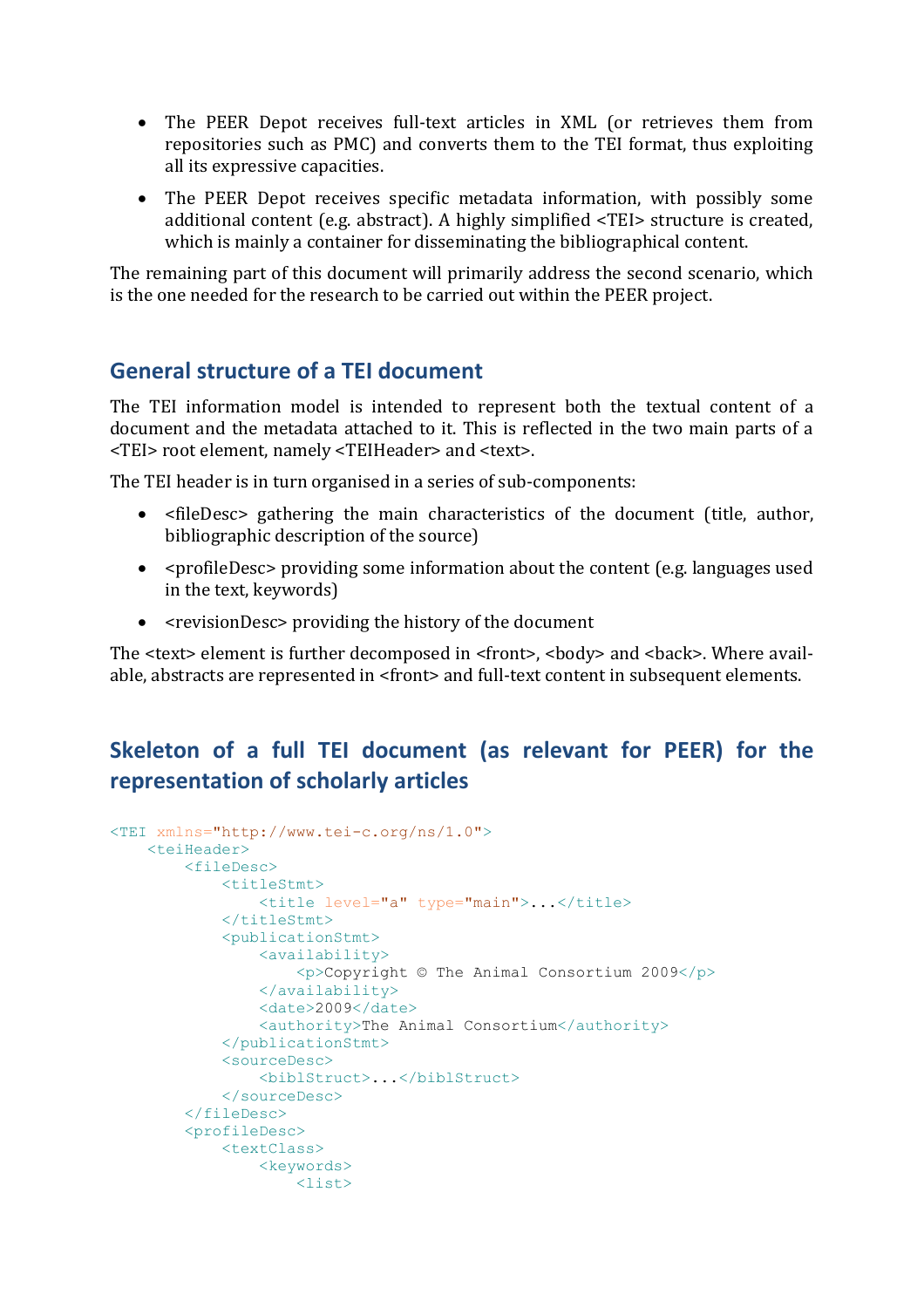```
 <head>Keywords</head>
                            <item>
                                <term>foetal development</term>
                            \langleitem\rangle<item>
 ...
                            \langleitem\rangle\langle/list>
                  </keywords>
             \langle/textClass>
          </profileDesc>
          <revisionDesc>
              <change when="2008-08-27">Received</change>
              <change when="2008-12-01">Accepted</change>
         </revisionDesc>
     </teiHeader>
     <text>
          <front>
              <div type="abstract">
                   <head>Abstract</head>
                  <div>
                  \langle p \rangle...\langle p \rangle\langle div>
             \langle/div>
          </front>
          <body/>
         <back/>
    \langle/text>
</TEI>
```
## **Representation of bibliographical information**

The representation is based on the TEI <br/>biblStruct> element, which is organised as follows:

```
<biblStruct type="article">
    <analytic>
        …
    </analytic>
    <monogr>
 …
         <imprint>
            … 
        </imprint>
     </monogr>
 …
</biblStruct>
```
A <biblStruct> is mainly divided into two sub-structures:

- <analytic> to indicate the bibliographical characteristics of an article (title and authors)
- <monogr> to account for the publication details of the journal (journal name, publisher information, ISSN, etc.). It contains in turn an <imprint> element which gathers publication and/or distribution aspects of the article in the corresponding journal (pagination, volume, issue, etc.)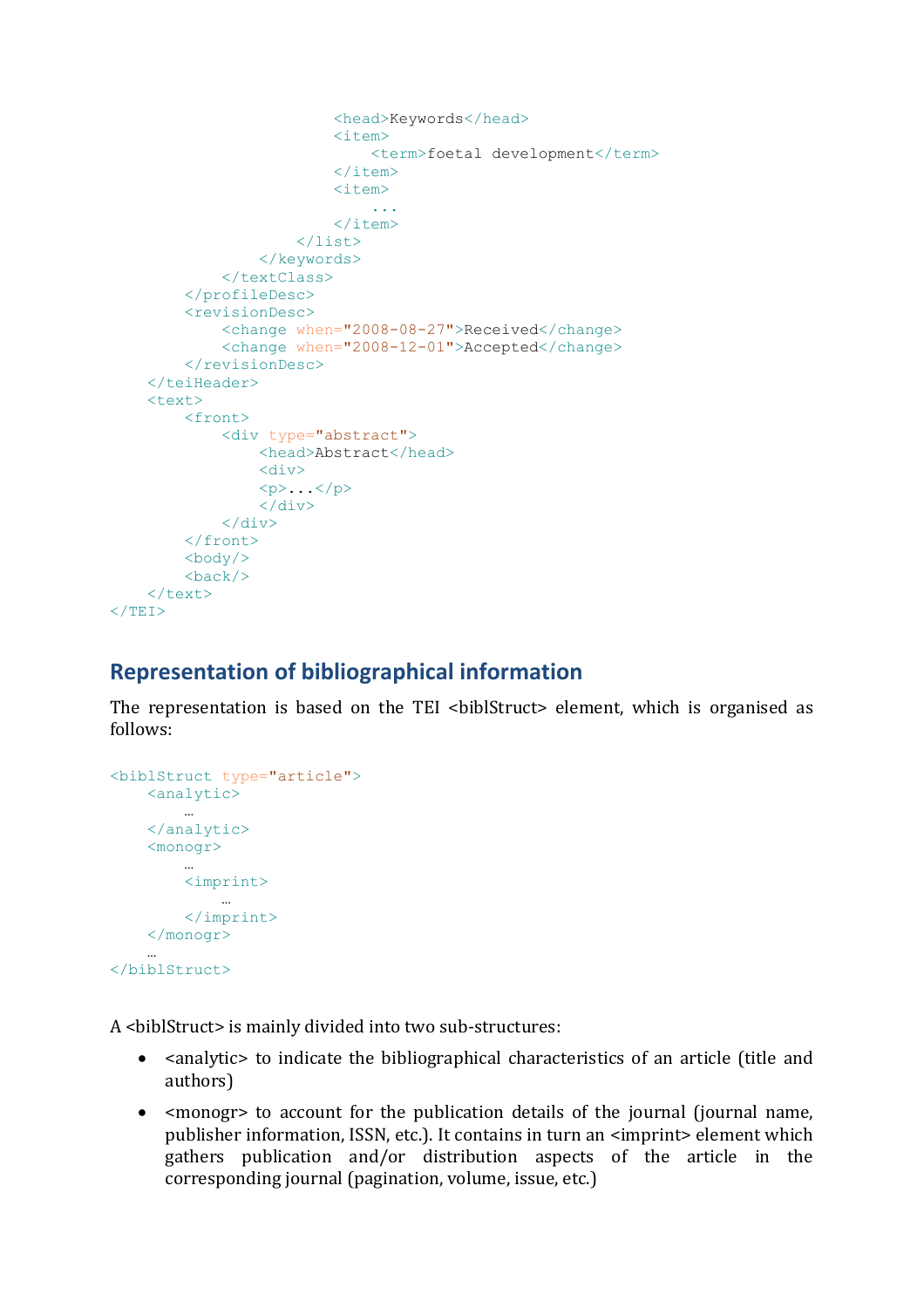When applicable, additional notes or identifiers can follow, for instance, the DOI, pubmed-central-id or repository-specific-id will appear here:

```
<biblStruct type="article">
    <analytic>…</analytic>
     <monogr>…</monogr>
     <idno type="pmid">12345678</idno>
</biblStruct>
```
### **The <analytic> element**

The title of a journal article is represented by means of the <title> element (with appropriate @level attribute) as follows:

```
<title level="a">Multilocus Analysis of Age Related Macular 
Degeneration</title>
```
When necessary, a further @type attribute may be used to differentiate between main and subtitles (@type="main" vs. @type="sub").

Each author in the <analytic> element is independently described by means of an <author> element. This element contains the author's name, affiliation and addresses − when available − as presented in the outline below:

```
<author>
    <idno type="...">...</idno>
    <persName>
       <forename>Michael</forename>
       <surname>Dean</surname>
    </persName>
    <affiliation>…</affiliation>
    <email>dean@ncifcrf.gov</email>
</author>
```
For more details about encoding the affiliation element, see the chapter "Dealing with affiliation" below.

#### **The <monogr> element**

The <monogr> element gathers journal identification information (journal title and ISSN) together with the publishing information contained in its <imprint> sub-element, for instance:

```
<monogr>
  <title level="j" type="main">European Journal of Human Genetics</title>
  <title level="j" type="nlm-ta">Eur J Hum Genet</title>
  <idno type="ISSN">1018-4813</idno>
  <imprint>…</imprint>
</monogr>
```
**The <imprint> element**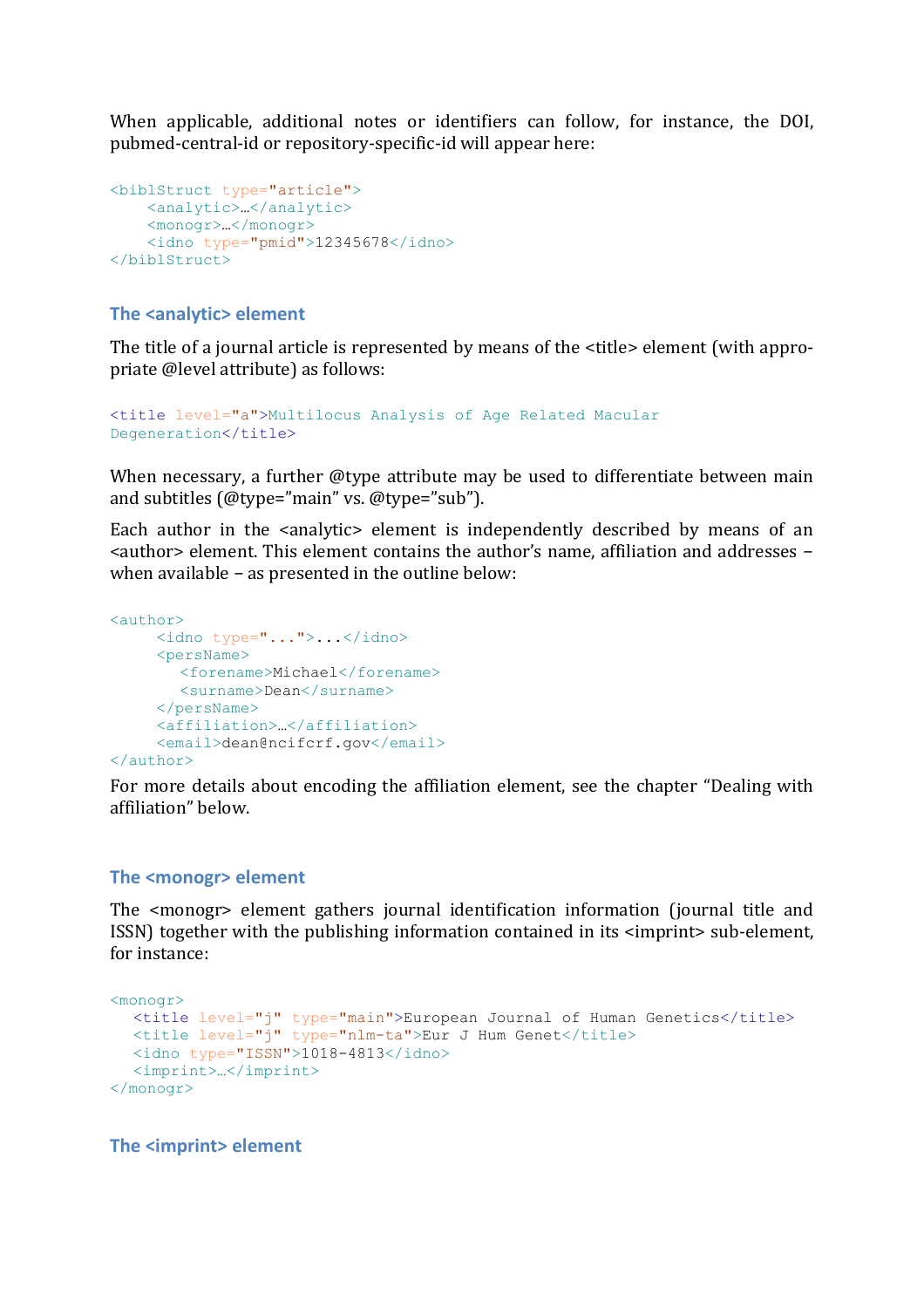"By imprint is meant all the information relating to the publication of a work: the person or organization by whose authority and in whose name a bibliographic entity such as a book is made public or distributed (whether a commercial publisher or some other organization), the place of publication, and a date. It may also include a full address for the publisher or organization. Full bibliographic references usually specify either the number of pages in a print publication (or equivalent information for non-print materials), or the specific location of the material being cited within its containing publication."<sup>4</sup>

The <imprint> element is organised as follows:

```
<imprint>
  <pubPlace>Oxford</pubPlace>
  <publisher>Clarendon Press</publisher>
  <date type="Published" when="1969-02-07"/>
  <biblScope type="vol">3</biblScope>
  <biblScope type="issue">2</biblScope>
</imprint>
```
The possible values for the attribute type on <br/>biblScope> are the following:

- vol: volume
- issue: issue
- fpage: first page
- lpage: last page
- **•** pp: number of pages when the information about full pagination is not available<sup>5</sup>

The possible values for the attribute type on <date> are the following:

- Published: date of publication (online or imprint when no further precision is available)<sup>6</sup>
- ePublished: date of online publication (when available)
- pPublished: date of imprint publication (when available)

## **<biblStruct> skeleton**

The following example provides an overview of the full internal structure of the <biblStruct> element as provided by the PEER Depot within a <TEI> document. Most mandatory PEER metadata fields are illustrated here.

```
<biblStruct type="article">
     <analytic>
        <title level="a" type="main">...</title>
         <author type="corresp">
             <persName>
```
 4 http://www.stoa.org/projects/epidoc/stable/guidelines/

<sup>&</sup>lt;sup>5</sup><br>We restrict here the semantic of the recommended value (cf. http://www.tei-c.org/release/ doc/tei-p5-doc/html/ref-biblScope.html).

<sup>6</sup> Default value - Published is used when no further precision about online and imprint publication are associated to a given date.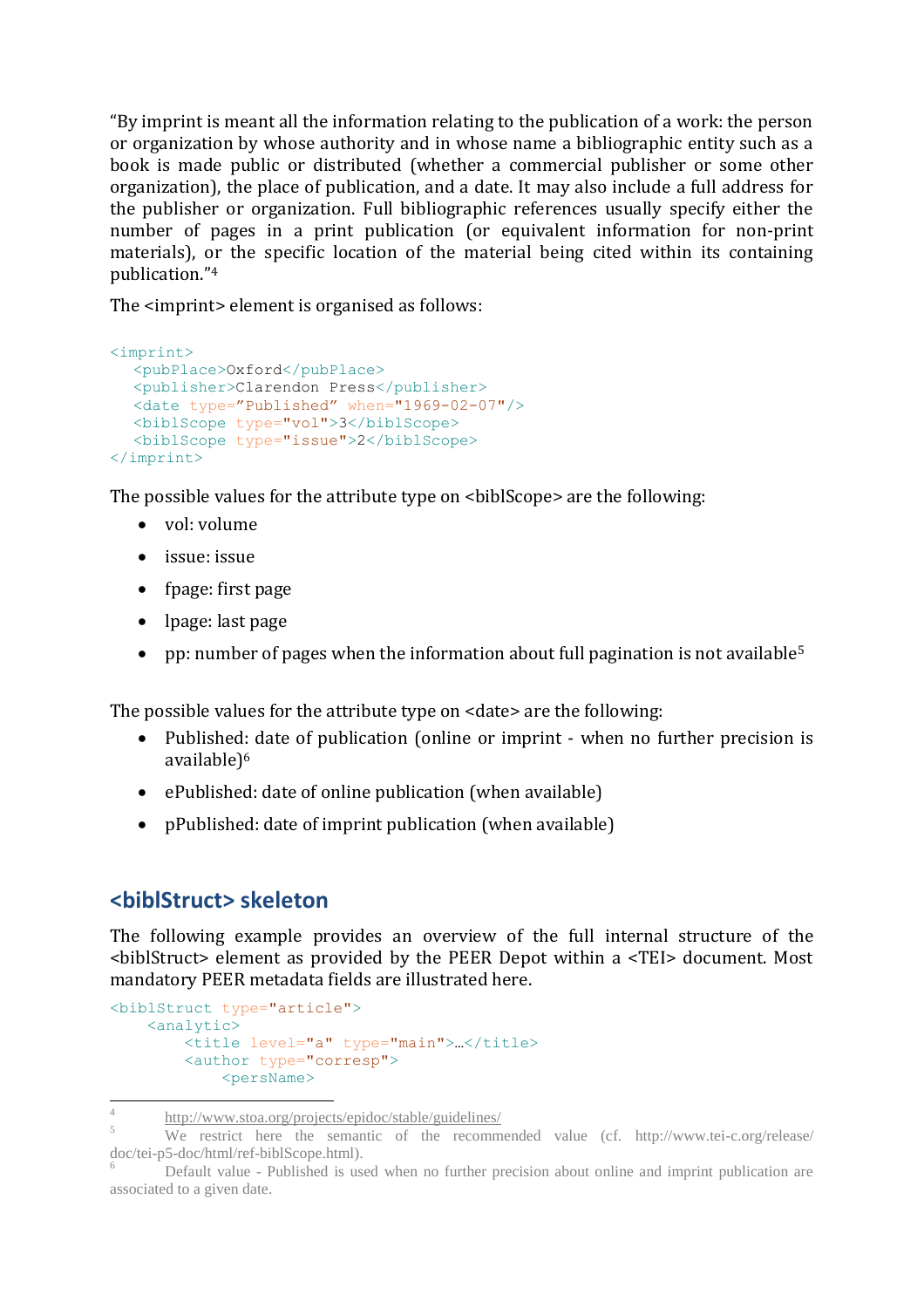```
 <forename>…</forename>
                  <surname>…</surname>
              </persName>
              <affiliation>
                  <orgName type="">…</orgName>
                  <address>
                   …
                   <country key="FR">France</country>
                </address>
              </affiliation>
              <email>…</email>
         </author>
     </analytic>
     <monogr>
        <title level="j" type="main">...</title>
        <idno type="ISSN">...</idno>
         <imprint>
             <publisher>…</publisher>
              <pubPlace>…</pubPlace>
             \frac{1}{6} <date when="2009-02-03"/>
              <biblScope type="fpage">…</biblScope>
         </imprint>
     </monogr>
     <idno type="DOI">…</idno>
</biblStruct>
```
# **Mapping table**

The following table makes explicit the PEER mandatory metadata fields, as found in the TEI based exchange format transferred to PEER repositories.

| <b>Field Name</b>              | Path in TEI document                                                                   | <b>Notes</b>                                                                                                                                                                                                  |
|--------------------------------|----------------------------------------------------------------------------------------|---------------------------------------------------------------------------------------------------------------------------------------------------------------------------------------------------------------|
| Article title                  | /TEI/teiHeader/fileDesc/sourceDesc/<br>biblStruct/analytic/title[@type='main']         | When applicable additional titles are<br>provided (with specific values of @type).                                                                                                                            |
| Correspond-<br>ing author      | /TEI/teiHeader/fileDesc/sourceDesc/<br>biblStruct/analytic/author[@type='corr<br>esp'] | Additional authors are provided as siblings<br>of this element in further <author><br/>elements.</author>                                                                                                     |
| Author name                    | /TEI/teiHeader/fileDesc/sourceDesc/<br>biblStruct/analytic/author/persName             | The following elements are used for<br>describing author's name: <forename>,<br/><surname>, <rolename>, <namelink>,<br/><genname></genname></namelink></rolename></surname></forename>                        |
| Author email                   | /TEI/teiHeader/fileDesc/sourceDesc/<br>biblStruct/analytic/author/email                |                                                                                                                                                                                                               |
| Abstract                       | /TEI/text/front/div[@type='abstract']                                                  | Further elements may be found in the<br>abstract, most notably:<br><head> for abstract title<br/><p> for paragraphs<br/><hi> for additional rendering (e.g. <hi<br>rend="italic"&gt;)</hi<br></hi></p></head> |
| Publication<br>date            | /TEI/teiHeader/fileDesc/sourceDesc/<br>biblStruct/monogr/imprint/date/@when            | Expressed in conformance to ISO<br>8601:2004 (i.e. yyyy-MM-dd)                                                                                                                                                |
| DOI of<br>published<br>article | /TEI/teiHeader/fileDesc/sourceDesc/<br>biblStruct/idno[@type='DOI']                    | When applicable, further identifiers maybe<br>provided with additional <idno> elements.</idno>                                                                                                                |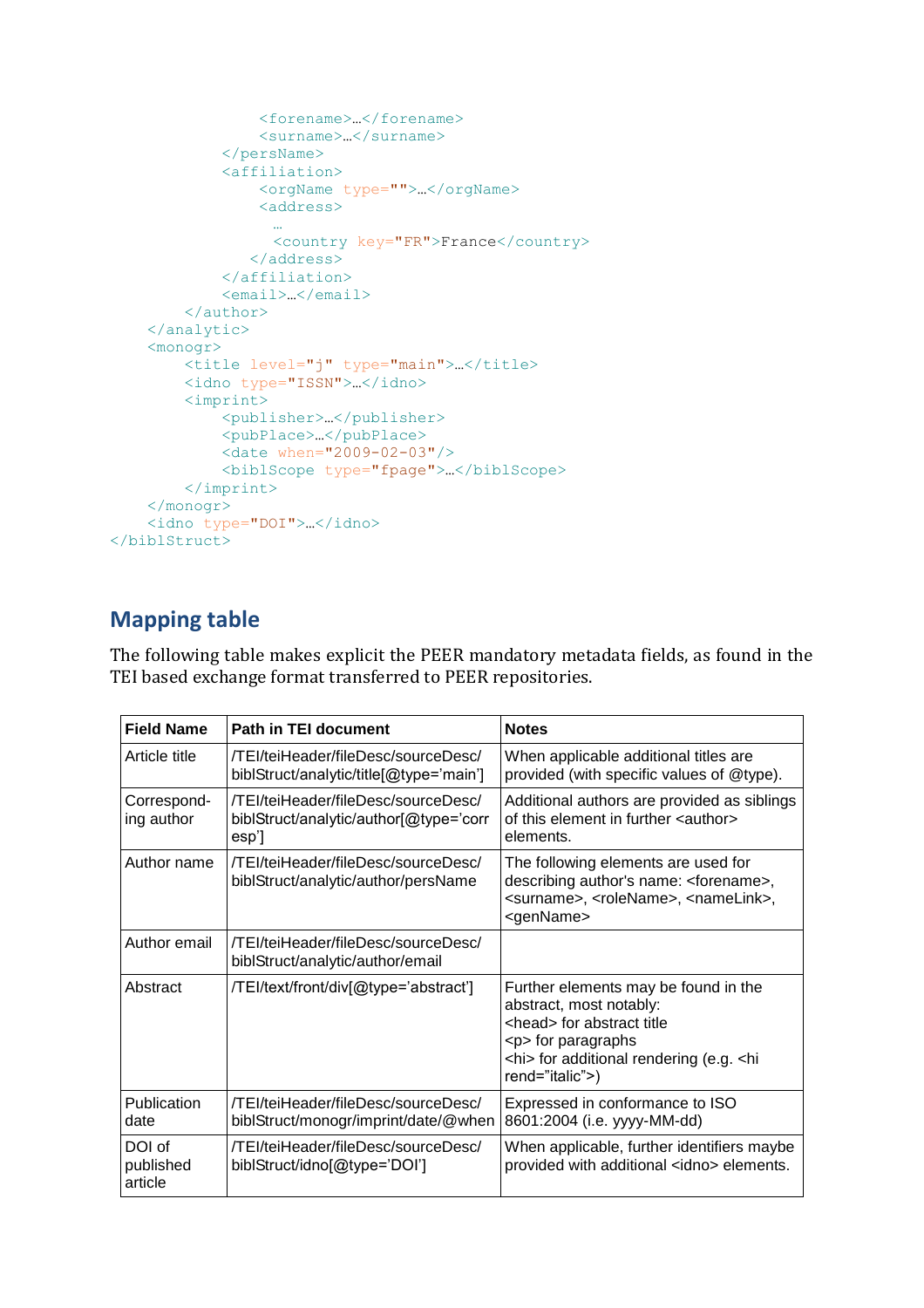| Country of<br>contributing<br>authors | /TEI/teiHeader/fileDesc/sourceDesc/<br>biblStruct/analytic/author/affiliation/add<br>ress/country/@key | Expressed in conformance to ISO 3166-1-<br>A2 (e.g. FR).                                                                                      |
|---------------------------------------|--------------------------------------------------------------------------------------------------------|-----------------------------------------------------------------------------------------------------------------------------------------------|
| Journal title                         | /TEI/teiHeader/fileDesc/sourceDesc/<br>biblStruct/monogr/title[@type='main']                           | Additional titles (e.g. abbreviated) may<br>appear with publisher specific @type<br>values.                                                   |
| Affiliation                           | /TEI/teiHeader/fileDesc/sourceDesc/<br>biblStruct/analytic/author/affiliation                          | Main components here are expressed in<br><orgname> and <address> elements</address></orgname>                                                 |
| <b>ISSN</b>                           | /TEI/teiHeader/fileDesc/sourceDesc/<br>biblStruct/monogr/idno[@type='ISSN']                            | @type value may be ISSN (generic)<br>pISSN (printed version) or eISSN<br>(electronic version)                                                 |
| Volume                                | /TEI/teiHeader/fileDesc/sourceDesc/<br>biblStruct/monogr/imprint/biblScope[@<br>type='vol']            |                                                                                                                                               |
| Issue                                 | /TEI/teiHeader/fileDesc/sourceDesc/<br>biblStruct/monogr/imprint/biblScope[@<br>type='issue']          |                                                                                                                                               |
| First page                            | /TEI/teiHeader/fileDesc/sourceDesc/<br>biblStruct/monogr/imprint/biblScope[@<br>type='fpage']          |                                                                                                                                               |
| Last page                             | /TEI/teiHeader/fileDesc/sourceDesc/<br>biblStruct/monogr/imprint/biblScope[@<br>type='lpage']          |                                                                                                                                               |
| <b>Type</b>                           | /TEI/teiHeader/fileDesc/sourceDesc/<br>biblStruct/@type                                                | Possible values are: article, inproceeding,<br>inbook, book, thesis, report                                                                   |
| Subject<br>headings                   | /TEI/teiHeader/profileDesc/textClass/<br>keywords                                                      | When available, provided as a <list> of<br/><item> for each keyword<br/>(defaults to what is provided in the Journal<br/>table)</item></list> |
| Language                              | /TEI/teiHeader/profileDesc/langUsage<br>/language/@ident                                               | ISO 639-1 (defaults to 'en')                                                                                                                  |
| Embargo                               | /TEI/teiHeader/fileDesc/publicationSt<br>mt/availability                                               | Note that the information is rarely<br>provided.<br>(defaults to what is provided in the Journal<br>table)                                    |

# **Dealing with affiliations**

### **Element <author>**

It contains the information about the author, personal or corporate, of an article.

It groups three elements: the name of the author (<persName>), the affiliation (<affiliation>) and the email address.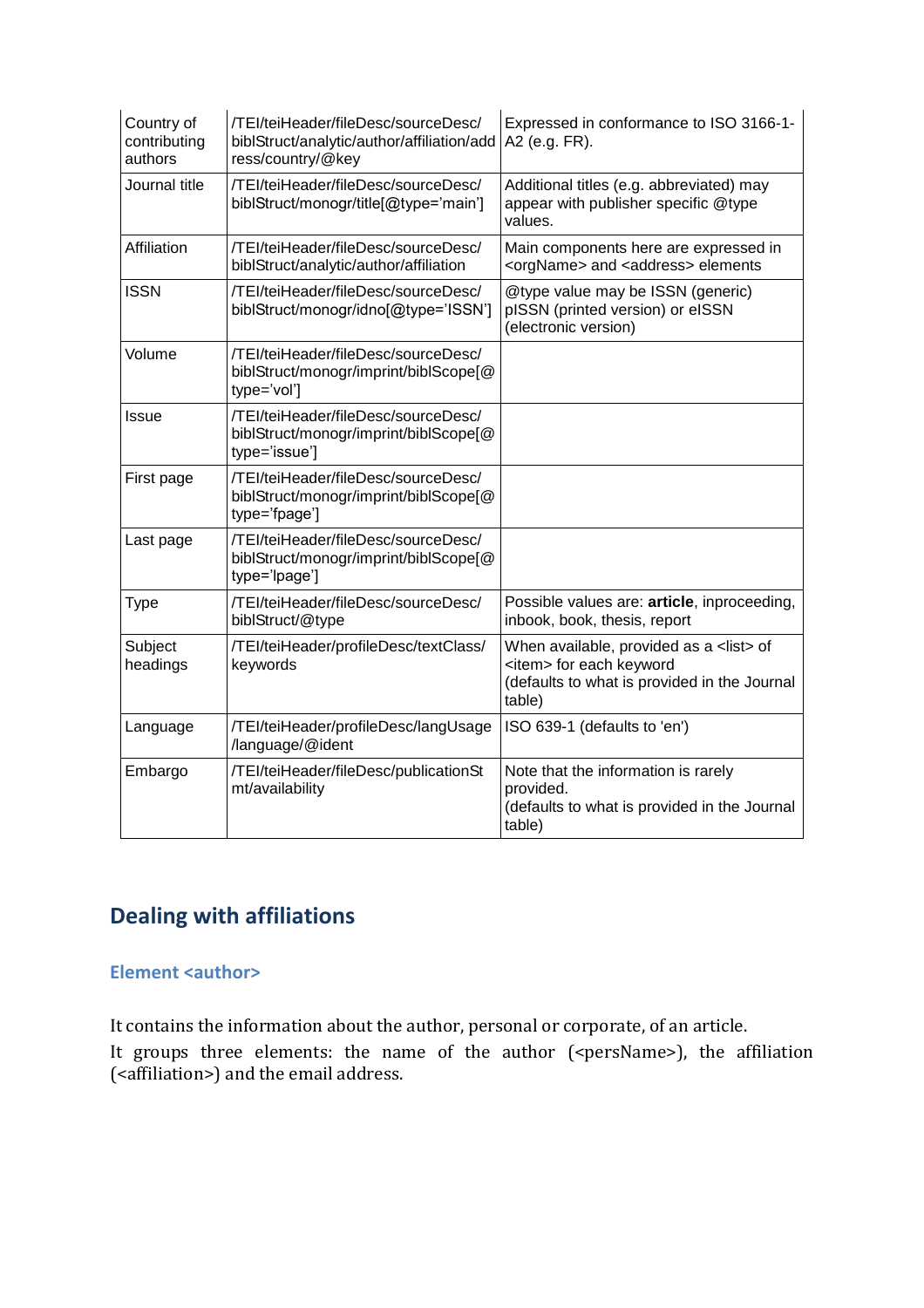```
Ex.:
<author>
   <persName>
       <forename>J.</forename>
       <surname>Kwela</surname>
   </persName>
   <affiliation>
       <orgName type="department">Institute of Experimental Physics</orgName>
       <orgName type="institution">University of Gdansk</orgName>
       <address>
         <addrLine>ul. Wita Stwosza 57</addrLine>
         <postCode>80-952</postCode>
         <settlement>Gdansk</settlement>
         <country key="PL">Poland</country>
       </address>
   </affiliation>
   <email>fizjk@univ.gda.pl</email>
</author>
```
### **Element <affiliation>**

The <affiliation> component of <author> is intended to contain any potentially relevant information with regard to the author's academic situation: research group, laboratory, institution. It contains an informal description of the author's present or past affiliation with some organization, for example an employer or a sponsor.

It groups two elements: the name of the organization (<orgName>) and its postal address (<address>).

```
Ex.:
<affiliation>
      <orgName type="institution">Technische Universität Darmstadt</orgName>
      <orgName type="department">Institute of Materials Science</orgName>
     <address>
            <addrLine>Petersenstraße 23</addrLine>
            <postCode>D-64287</postCode>
            <settlement>Darmstadt</settlement>
            <country key="DE">Germany</country>
      </address>
</affiliation>
```
We have identified three types of organizations, which correspond to the three-tiered system of WoS.

Institution: corresponds to the global structure that hosts the author (can be a university or an institute (e.g. MIT, INRIA)) – the largest scale of organization type.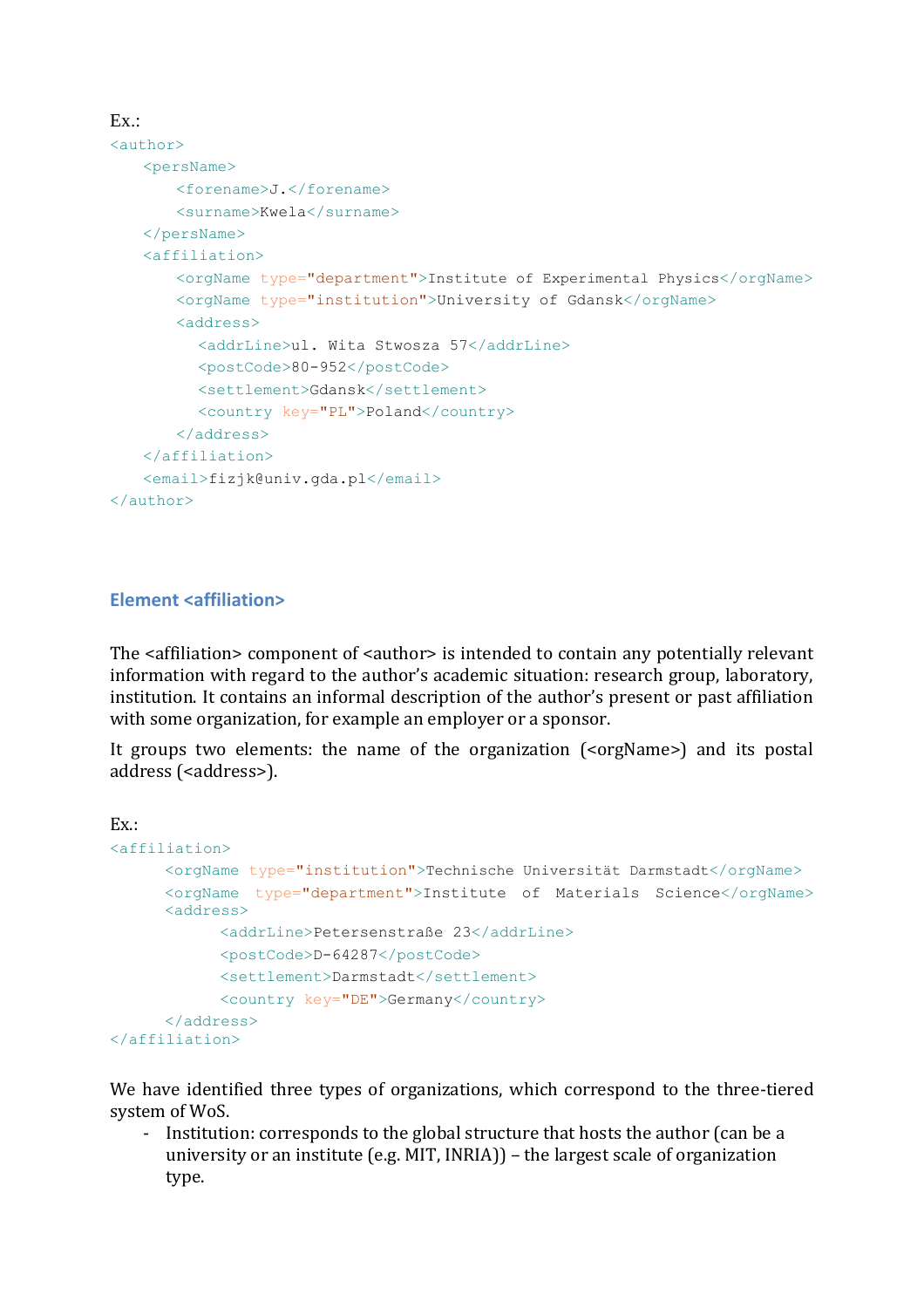- Department: corresponds to a specialized division of the institution mentioned above - intermediate structure of organization type (department, faculty, institute) if there is one.
- Laboratory: corresponds to the research team or group, which the author belongs to (e.g. Joint Research Laboratory Nanomaterials) – the smallest scale of organization type.

### **Element <address>**

It contains the postal address of the organization, which the author is affiliated to.

```
Ex.:
<address>
     <addrLine>Chemin du Solarium</addrLine>
     <addrLine>BP20</addrLine>
     <postCode>33175</postCode>
      <settlement>Gradignan</settlement>
      <country key="FR">France</country>
</address>
```
Here are the different elements that can be used to describe the address.

- <addrLine> contains one line of a postal address. It can be used as many times as needed (in case of a multiple line address).
- <postCode> contains a numerical or alphanumeric code used as part of a postal address to simplify sorting or delivery of mail.
- <settlement> contains the name of a settlement such as a city, town, or village identified as a single geo-political or administrative unit.
- <region> contains the name of an administrative unit such as a state, province, or county, larger than a settlement, but smaller than a country.
- <country> contains the name of a geo-political unit, such as a nation, country, colony, or commonwealth, larger than or administratively superior to a region and smaller than a bloc. The key attribute must be used to identify the country, according to ISO 3166 a2.

## **Complex cases**

### **Multiple institutions or multiple departments**

a) This case typically corresponds to the affiliation of a joint laboratory.

Use the @key attribute to identify the different institutions (or departments), which the joint laboratory belongs to.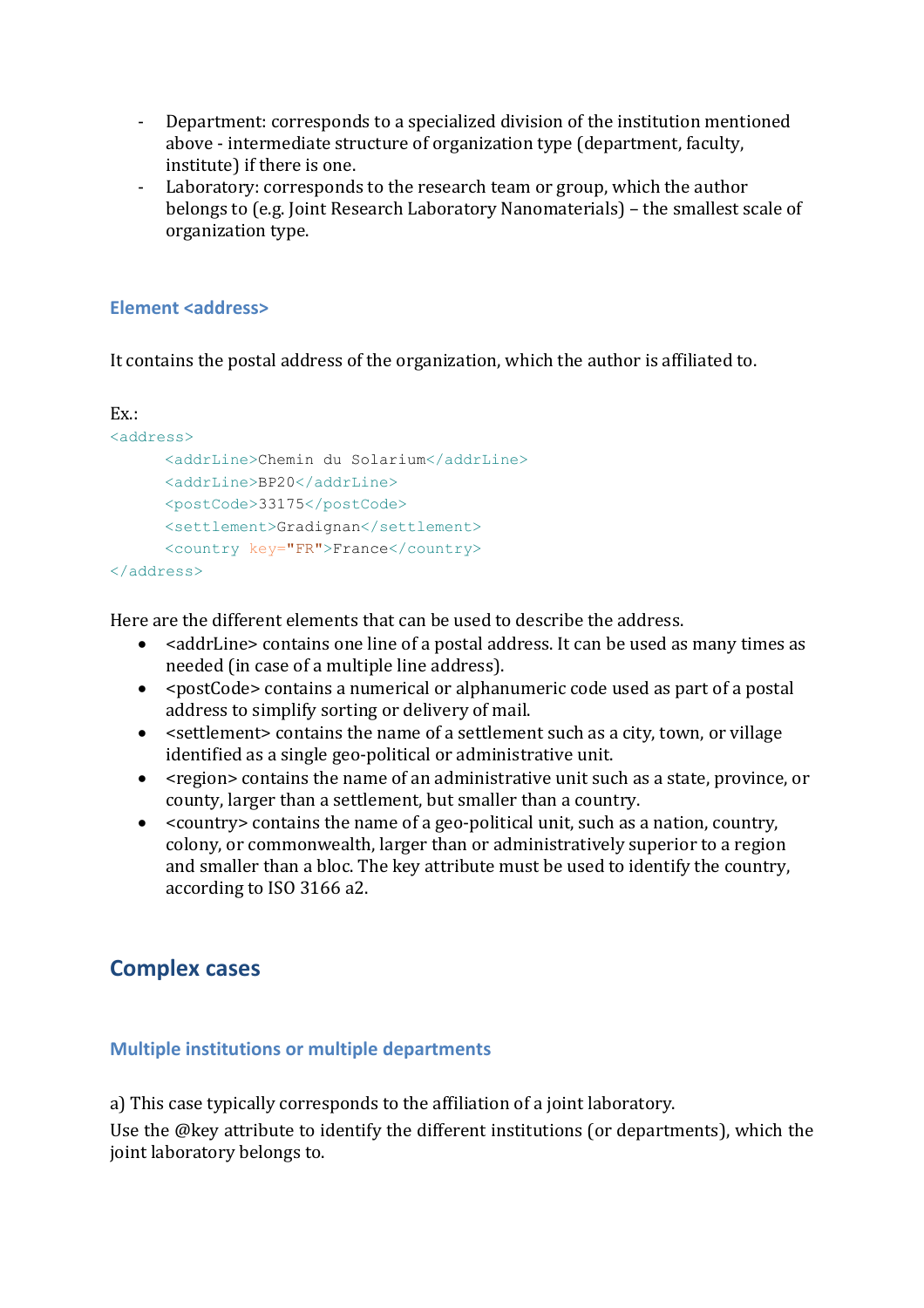Example: Joint Research Laboratory Nanomaterials, which is a joint laboratory of the Technische Universität Darmstadt and the Karlsruhe Institute of Technology.

```
<affiliation>
  <orgName type="laboratory">Joint Research Laboratory Nanomaterials</orgName>
  <orgName type="institution" key="instit1">Technische Universität Darmstadt</orgName>
  <orgName type="institution" key="instit2">Karlsruhe Institute of Technology</orgName>
  <address>
       <addrLine>Petersenstrasse 23</addrLine>
       <postCode>D-64287</postCode>
       <settlement>Darmstadt</settlement>
       <country key="DE">Germany</country>
  </address>
</affiliation>
```
b) In the case of a laboratory described by several names (that is often the case for the UMRs of French CNRS), use the same procedure.

Example: GREMI, also named UMR 6606 (a joint laboratory of CNRS and Université d'Orléans)

```
<affiliation>
      <orgName type="laboratory" key="lab1">GREMI</orgName>
      <orgName type="laboratory" key="lab1">UMR 6606</orgName>
      <orgName type="institution" key="instit1">CNRS</orgName>
      <orgName type="institution" key="instit2">Université d'Orléans</orgName>
      <address>
           <addrLine>14, rue d'Issoudun</addrLine>
            <addrLine>BP 6744</addrLine>
            <postCode>45067</postCode>
            <settlement>Orléans cedex 2</settlement>
            <country key="FR">France</country>
      </address>
</affiliation>
```
c) In an even more complex case, where several departments belonging to different institutions can be found, a @corresp attribute is used to identify which superior structure each inferior unit belongs to. The @corresp attribute expresses a correspondence between the organisation and its parent structure, identified by the attribute *xml:id*.

Please note that when no @corresp attribute is used, it is implied that the laboratory belongs to the next superior structure (full distributivity).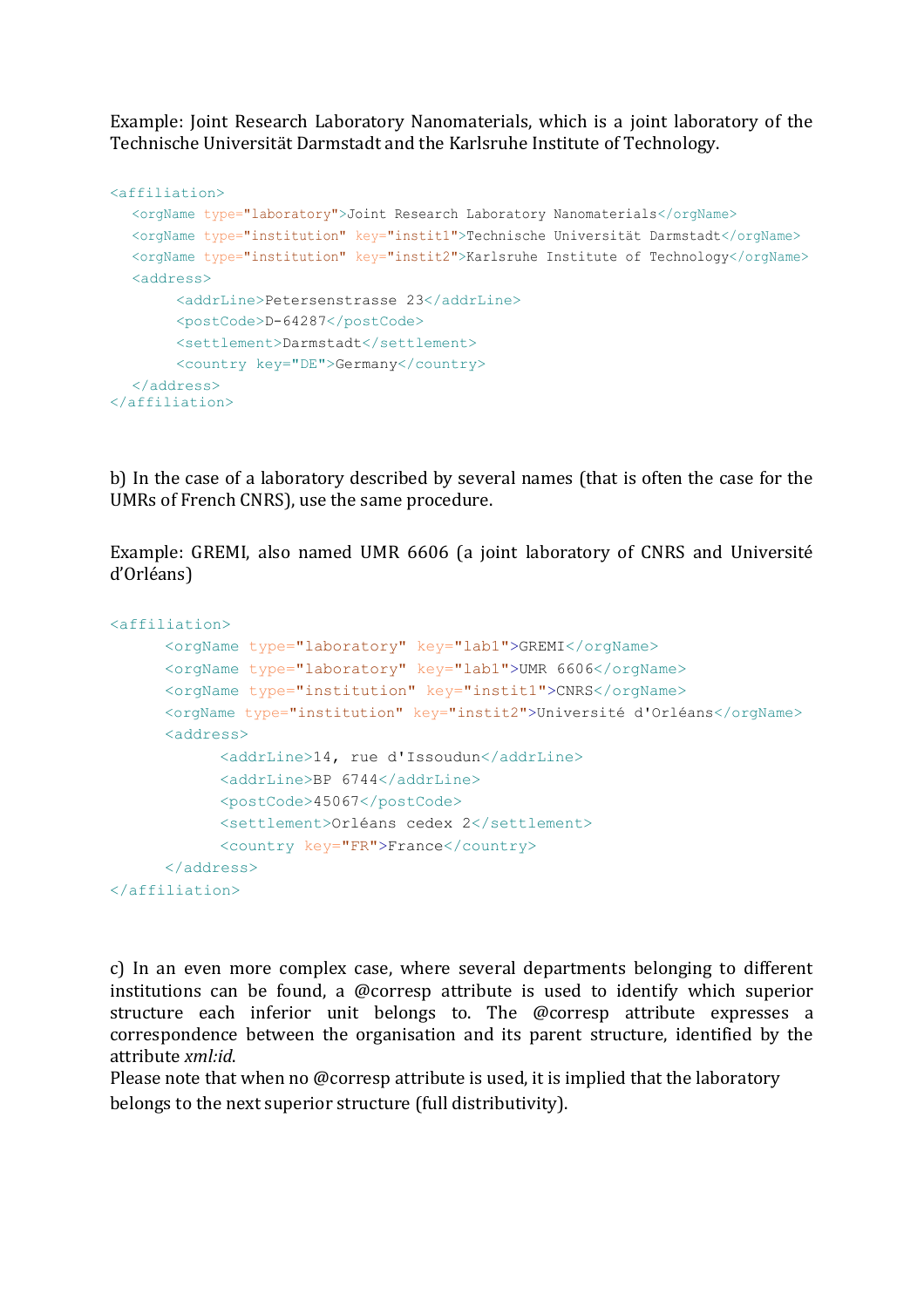Ex.1: Dipartimento di Fisica belongs to the Università di Trento, whilst Gruppo Collegato di Trento belongs to the INFN.

```
<affiliation>
     <orgName type="department" key="dep1" corresp="#org01">Dipartimento di 
     Fisica</orgName>
     <orgName type="department" key="dep2" corresp="#org02">Gruppo Collegato 
     di Trento</orgName>
     <orgName type="institution" key="instit1" xml:id="org01">Università di 
     Trento</orgName>
     <orgName type="institution" key="instit2" xml:id="org02">Istituto 
     Nazionale di Fisica Nucleare</orgName>
     <address>
      ...
     </address>
</affiliation>
```
Ex.2: IHCP is a department of the Joint Research Center, which is a department of the European Commission.

```
<affiliation>
      <orgName type="department" key="dep1" corresp="#org03">IHCP</orgName>
      <orgName type="department" key="dep2" xml:id="org03">Joint Research 
Center</orgName>
      <orgName type="institution">European Commission</orgName>
      <address>
      ...
      </address>
\langle /affiliation>7
```
Ex.3: IGFAE is a joint research department of USC and Xunta de Galicia while Departamento de Fisica de Particulas is a department of USC.

```
<affiliation>
      <orgName type="department" key="dep1" corresp="#org04 #org05">IGFAE</orgName>
      <orgName type="department" key="dep2" corresp="#org04">Departamento de Fisica 
      de Particulas</orgName>
      <orgName type="institution" key="instit1" xml:id="org04">USC</orgName>
      <orgName type="institution" key="instit2" xml:id="org05">Xunta de 
      Galicia</orgName>
      <address>
      ...
      </address>
</affiliation>
```
Ex.4: Nancy I Poincaré is an institution belonging to a larger institution, Nancy Université.

```
<orgName type="department" key="dep1">Institut Jean Lamour</orgName>
<orgName type="department" key="dep1">UMR 7198</orgName>
```
<affiliation>

 7 In this case, it is implied that the Joint Research Center belongs to the only institution (European Commission). There is no need to use the @corresp attribute.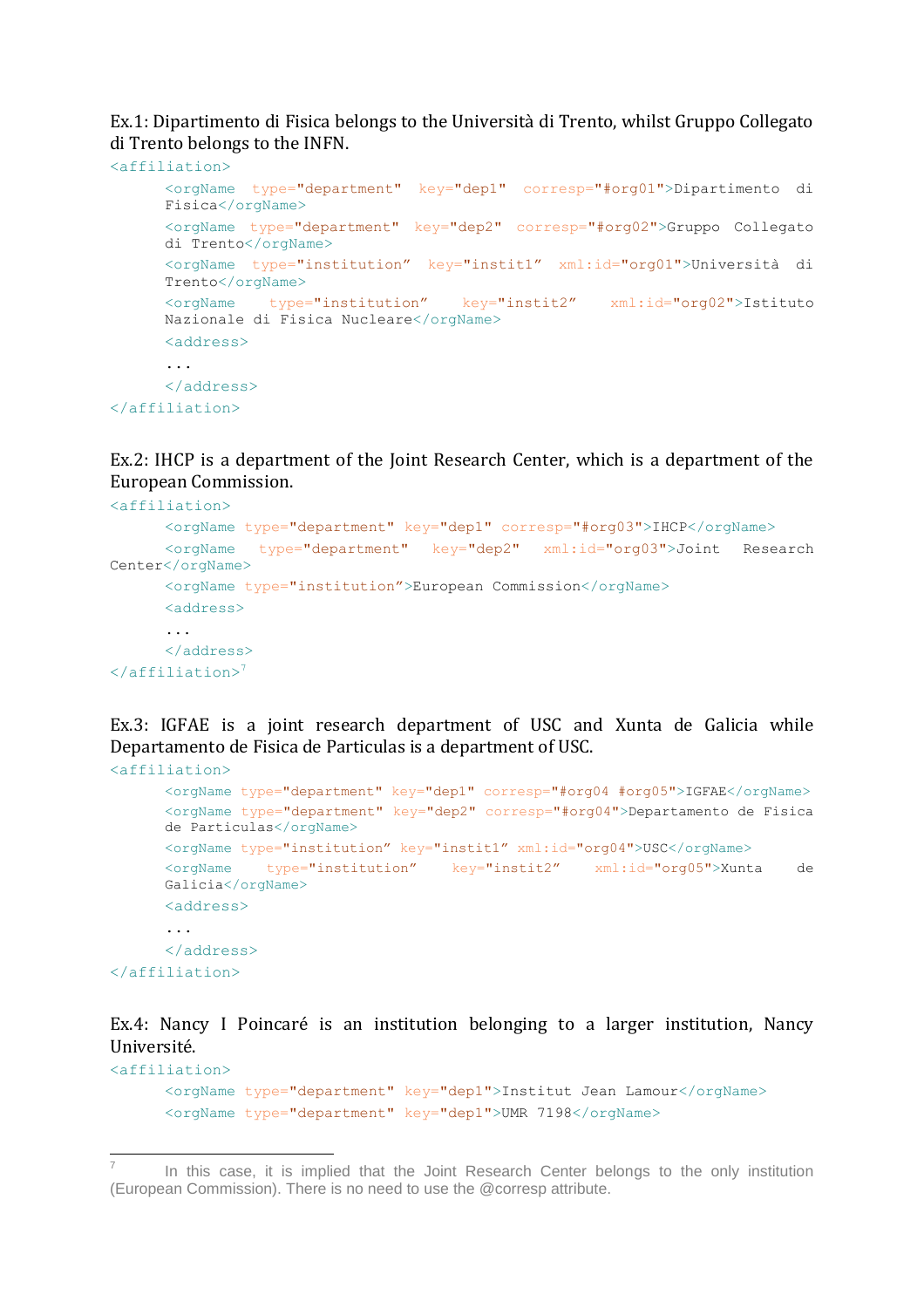```
<orgName type="institution" key="instit1" corresp="#org06">Nancy I 
      Poincaré</orgName>
      <orgName type="institution" key="instit2" xml:id="org06">Nancy 
      Université</orgName>
      <address>
      ...
      </address>
\langle /affiliation><sup>8</sup>
```
### **Several affiliations**

The case is encountered when an author provides two affiliations (the current one and the one he wants to see appearing on the paper, which often corresponds to his past affiliation when he conducted the research that led to the article).

Use the attribute "current" to identify the current affiliation.

### Example:

```
<author>
     <persName>
           <forename>B.</forename>
           <surname>Bastin</surname>
     </persName>
      <affiliation>
           <orgName type="laboratory">LPC Caen</orgName>
           <orgName type="institution" key="instit1">ENSICAEN</orgName>
           <orgName type="institution" key="instit2">Université de Caen 
           Basse-Normandie</orgName>
           <orgName type="institution" key="instit3">CNRS/IN2P3</orgName>
           <address>
                 <postCode>14050</postCode>
                 <settlement>Caen</settlement>
                 <country key="FR">France</country>
           </address>
     </affiliation>
     <affiliation type="current">
           <orgName type="laboratory">GANIL</orgName>
           <orgName type="institution" key="instit4">CEA/DSM</orgName>
           <orgName type="institution" key="instit3">CNRS/IN2P3</orgName>
           <address>
                 <postCode>14076</postCode>
                 <settlement>Caen</settlement>
                 <country key="FR">France</country>
           </address>
     </affiliation>
```
 $\overline{a}$ 8 In this case, it is implied that the Institut Jean Lamour, also identified as UMR 7198, belongs to the next superior structure (instit1 - Nancy I Poincaré).